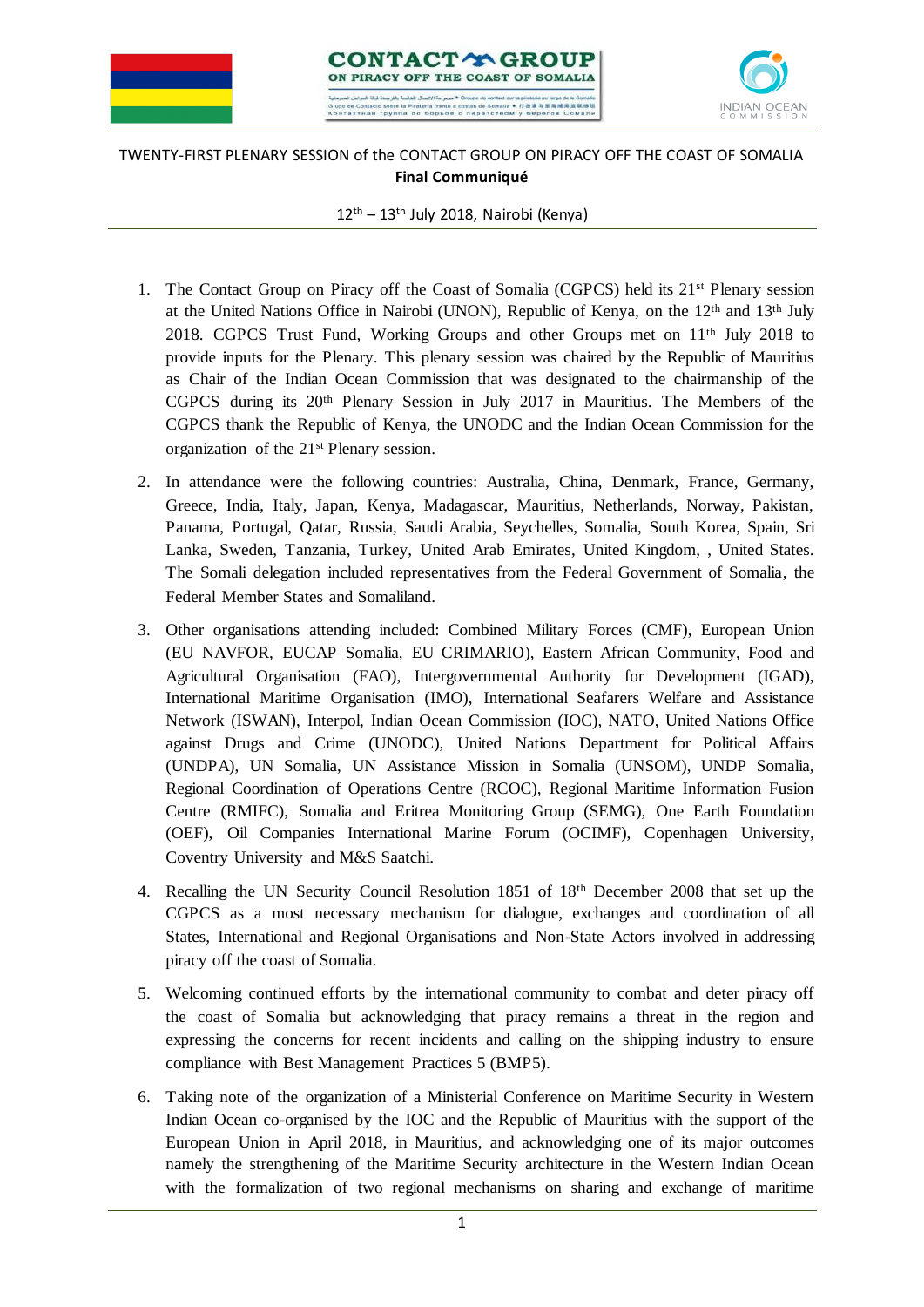





information and on coordination of operations at sea, set up through MASE programme, that augment the existing networks of national and regional Centres arising from the DCOC.

- 7. Acknowledging the IOC CGPCS Chair's willingness to build on acquis and achievements of the CGPCS and to strengthen partnerships to deter piracy in Western Indian Ocean in the long term, the Plenary indicated their support to the theme of the Chair as "Leaving a long-lasting legacy for the region".
- 8. EUNAVFOR / CMF provided for an assessment of the threat underlining a spike in piracy attacks in early 2017 with a reduced number of incidents since then. Three incidents have taken place since the last CGPCS Plenary with two piracy attacks in November 2017 (suspects currently awaiting trial in Seychelles) and one piracy attack in 2018. The CGPCS was informed that the classification of piracy attacks had changed to a new revised maritime security events classification which should allow to deepen the understanding of the nature of maritime crimes in the Gulf of Aden and Western Indian Ocean and to better adapt the response. Exchanges with the Plenary oriented on the need to address the broader issues of piracy with respect to maritime security. There were expressions that privately contracted armed security personnel and floating armouries may have led to the proliferation of arms.
- 9. The shipping industry expressed concerns regarding the increase of wider threats beyond piracy and requested the Contact Group to better analyse and understand these threats in the Gulf of Aden and Western Indian Ocean. This concern was also shared by other Delegations.
- 10. CGPCS participants emphasized that the CGPCS needs to remain an agile, responsive and flexible mechanism and reconfirmed the decisions of the  $20<sup>th</sup>$  plenary of the CGPCS concerning the institutional structure and working modalities. It was re-emphasized that it is the responsibility of the Chair of the CGPCS to organise an extra-ordinary plenary if required drawing on the communications and reports made by the Working Group Operations at Sea, including the EU NAVFOR/CMF, other affiliated groups, the industry and other participants of the CGPCS.
- 11. The Plenary agreed on the need to strengthen the monitoring of the decisions taken during plenary sessions. In this regard, the Chair will identify key decisions to be monitored and, after consultation with the concerned stakeholders, will present to the next Plenary a brief on the related outcomes.
- 12. CGPCS Members appreciated continued efforts undertaken to enhance Somali Capacities. The Plenary took note that the process for Coordinating Somali Capacity building has settled down into a new fully functioning system of a National Maritime Coordination Committee (NMCC) where the Federal Government, its ministries and Federal Member States meet to assess priorities. A similar process exists in Somaliland. This is followed by a Maritime Security Coordination Committee (MSCC) meeting with the International Community, donors, implementing agencies, the NMCC and Somaliland to discuss priorities and progress against the Somali Maritime Resource and Security Strategy (SMRSS). The MSCC met in Nairobi prior to the CGPCS to review threats, priorities and progress. The Plenary acknowledged the support provided by IGAD to the NMCC and MSCC.
- 13. The CGPCS commended the commitment of the International Community for its effective contribution to combat and deter piracy in Western Indian Ocean and commended the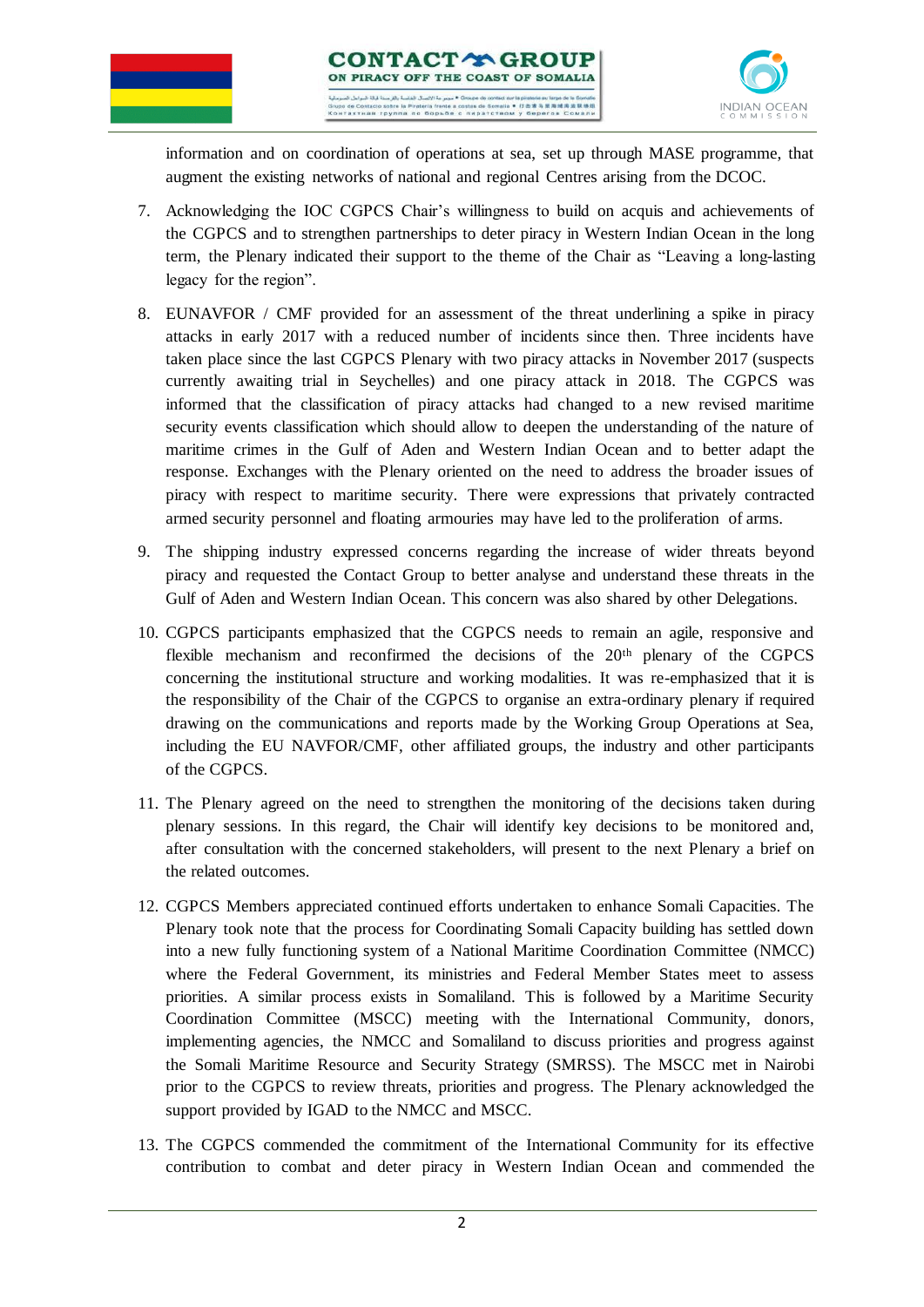





announcement of the decision of the European Union to extend the mandate of the EU NAVFOR mission until December 2020.

- 14. The Plenary reiterated its support to the UN Trust Fund to Support Initiatives of States Countering Piracy off the Coast of Somalia and called for its continuation. The Plenary took note of the 2017 Annual Narrative Progress Report presented and welcomed the constitution of the new board of the Trust Fund comprising of Italy, Japan, Kenya, Netherlands, Norway, Seychelles, Somalia, South Korea, United Kingdom, Tanzania and Turkey. The Plenary commended the Trust Fund for their response to the immediate, short-term needs for detention, prosecution, and repatriation of pirates, as well as meeting the long-term capacity needs for deterrence such as alternative employment and revenue streams for Somali coastal communities, and investment in building up Somalia's legal, governance, and maritime infrastructure to address specific issues related to piracy. The Plenary took note of the continuation of the Expedited Facility and the Board decision to approve two new projects, Project 90 submitted by UNODC for the Law Enforcement Task Force (LETF) Asset Freezing Initiative, and Project 91 submitted by UNODC for Piracy Trial Support to Somalia. The Plenary acknowledged the importance of the Trust Fund while expressing its concerns regarding the trend of decreasing funding availability. Noting the added-value that the Trust Fund projects have in promoting maritime security for the region, it called upon CGPCS members to both promote the excellent work of the Trust Fund and to provide contributions to it. The Plenary noted that the Secretariat of the Trust Fund would look to close the Trust Fund should one million dollars not be present in the Trust Fund's account by the end of the year.
- 15. Concerning the Piracy Survivor Family Fund report:
	- a. CGPCS welcomed the endorsement to an amendment to the Maritime Labour Convention by the tripartite committee of the International Labour Organization and IMO that would ensure the payment of seafarers' wages while they are held captive by pirates. Under the amendment, seafarers and their families would continue to benefit from contractual wages during the period of captivity, regardless of whether the date fixed for [contract] expiry has passed or either party has given notice to suspend or terminate it. The amendment also ensures that the seafarer's right to repatriation is protected in the event of prolonged captivity.
	- b. Piracy threats are still prevalent in the Gulf of Aden and Western Indian Ocean and as such seafarers should continue to remain vigilant and not be complacent while transiting piracy affected waters. Effective training and briefing of seafarers should be an important aspect of their preparation prior to embarking vessels that transit through piracy prone areas.
	- c. Recognising that the CGPCS remains committed to the objective of *"zero seafarers and zero ships"* in the hands of Somali pirates, the CGPCS remains concerned that four Iranian seafarers from FV Siraj remain as hostages inside Somalia in appalling conditions. International and regional partners should continue to make efforts towards release of these unfortunate fishermen through the Hostage Support Programme.
	- d. Acknowledging that piracy survivors need post trauma intervention and many of their families have fallen into poverty in their absence, the CGPCS welcomes the work of International Seafarers' Welfare and Assistance Network (ISWAN) and Maritime Piracy Humanitarian Response Programme (MPHRP), as well as the CGPCS Piracy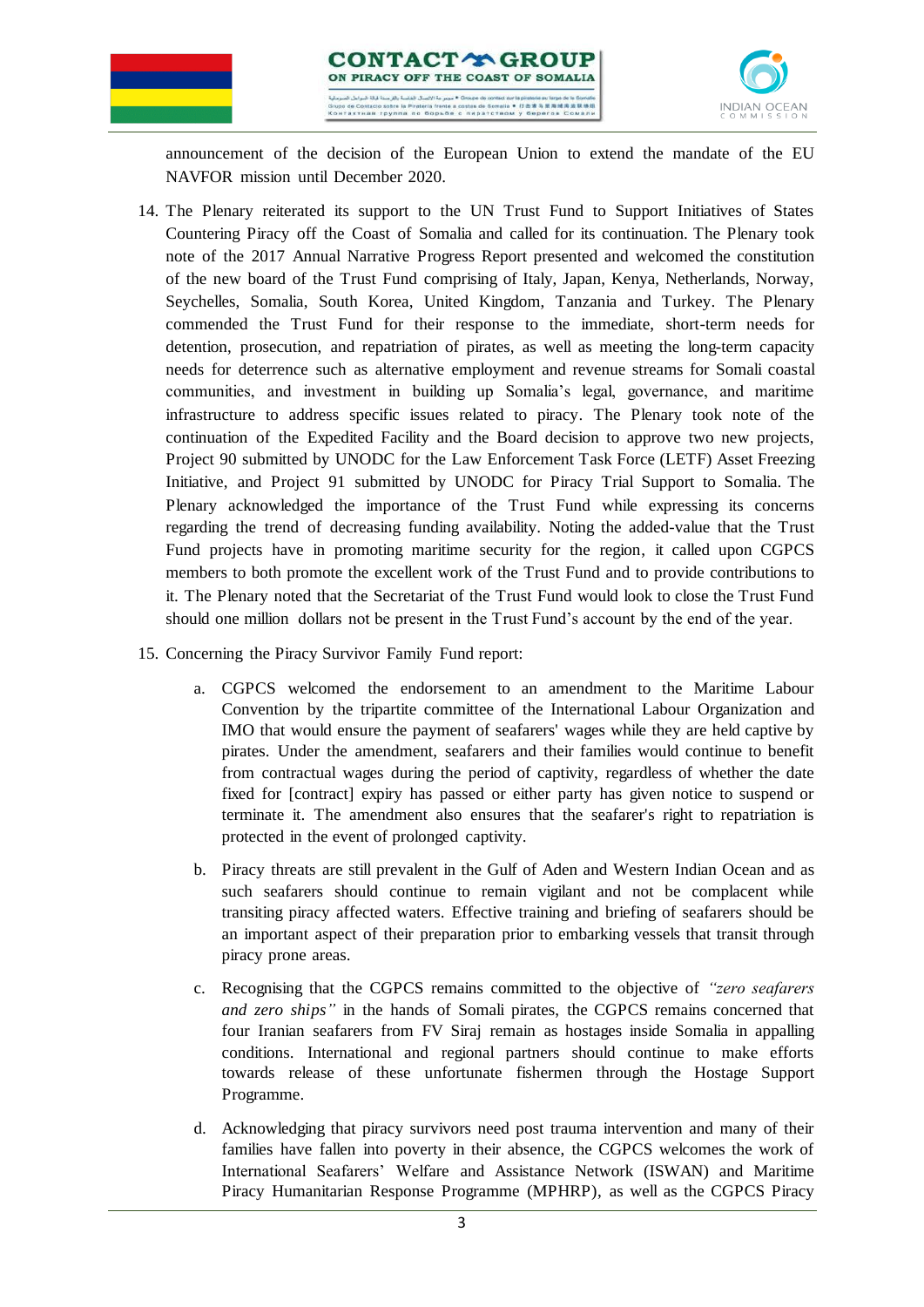

Survivors Family Fund (PSFF), which provides funds for the survivors of Somali piracy, and for their families, to provide a range of support during and after captivity and recognizing the need to continue supporting these initiatives.

- 16. The CGPCS took note of the discussions arising in the Regional Capacity Building Working Group (RCBWG) during its meeting held in Nairobi in March 2018 and agreed to :
	- a. Commend the Republic of Kenya and the IOC for their Chairing of the RCBWG with the support of Oceans Beyond Piracy (OBP) as the secretariat and expressed its appreciation to the General Secretariat of the COMESA for accepting to join Kenya as co-chair of the working group.
	- b. Complete the matrix presenting all regional capacity building activities to take stock of achievements, identify specific needs and build synergies while avoiding overlapping / duplication. In this regard, Regional States are pressed to share their national priorities to the secretariat of the RCBWG.
	- c. Support coordination and joint activities between RCBWG with Djibouti Code of Conduct (DCOC), as well as regional Centres put in place through DCOC and MASE Programme. The Plenary welcomed the proposal made to the Kingdom of Saudi Arabia to join the RCBWG as co-chair to facilitate the cooperation and close alignment of regional capacity building efforts. The strengthening of these ties should lead to the constitution of a common platform for capacity building.
	- d. Facilitate the recourse of the Djibouti Regional Training Centre (DRTC) to deliver training.
	- e. Promote research and human resource development (HRD) for maritime security, as well as networking of institutions working in related issues. The CGPCS considered positively the inclusion of HRD in the work undertaken by the RCBWG.
- 17. The CPGPCS took note of the discussions arising in the Working Group on Operations at Sea (WGOPS) during its meeting held on 11th July 2018 and:
	- a. Commended the Republic of Seychelles, the Republic of India and the United Arab Emirates for co-chairing the WGOPS and the Republic of Sri Lanka for its support as secretariat.
	- b. Following presentations by SHADE represented by CMF, the Shipping Industry represented by OCIMF and the independent deployer, India, and IMO, the Plenary noted that the series of piracy-related incidents indicates that piracy in the region is suppressed but the conditions leading to piracy remains and suggested certain measures to deal with.
	- c. Acknowledged the fifth version of the BMP 5 as a positive effort to ensure compliance as the major way of preventing piracy and underlined that the continued international naval presence, as well as compliance with the recently released BMP 5 are of major importance.
	- d. Took note that the WGOPS should consider separate criteria for assessment of the high-risk area for commercial purposes.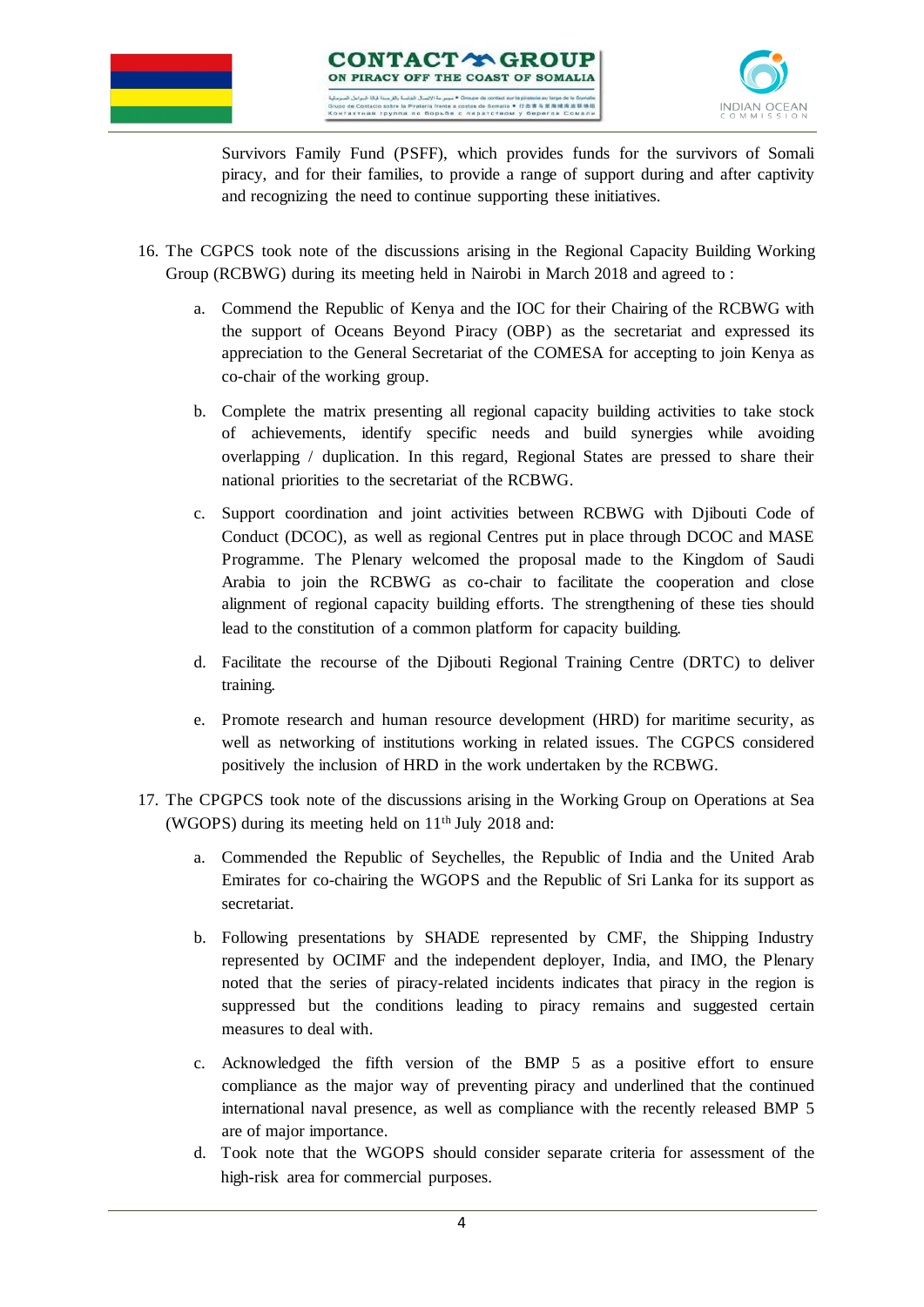

- e. Emphasized that a number of maritime security issues and transnational crimes may present threats to the safety of navigation in the region, including spill-over from the conflict in Yemen into the maritime domain. The CGPCS then agreed that further effort is required to evaluate how IUU fishing, smuggling, and other transnational maritime crimes are contributing factors to the threat of piracy.
- f. Took note that the WGOPS shall continue to monitor progress in developing a regulatory framework on floating armouries.
- g. Appraised the strengthening of the regional mechanism for surveillance and control, as well as information sharing network with setting up of regional centres that should eventually include all the countries in the region and partners.
- h. Invited the WGOPS to pursue its role in monitoring and assessing the situation at sea and advising the CGPCS Chair.
- 18. UNODC briefed the plenary on the work of the Law Enforcement Task Force which has been reinvigorated at the request of member states at the 19th plenary. The Task Force, which is made up of investigators and prosecutors and to which UNODC serves as secretariat, has had a number of successes in prosecuting piracy kingpins and is now moving towards tracking their assets inside and outside Somalia. The Plenary welcomed the work of the LETF and asked that the Trust Fund continues to provide financial support.
- 19. The Plenary noted that UNODC hosted an IOFMC session on Charcoal sanctions implementation, in line with its mandate from the UN Security Council Resolution 2385/17 and brought together a range of involved countries and organizations. The meeting heard a briefing from the Somali Eritrea Monitoring Group on how charcoal exports bring \$10m into Al Shabaab coffers (and potentially \$20m with revenue sharing). Discussions on potential implementation options ranged from land-based capacity building, operations at sea and action by receiving states to stop imports of sanctioned charcoal. The Plenary welcomed UNODC taking the lead to address illegal sugar smuggling which also adds an estimated \$12m to Al Shabaab funding as indicated during the meeting. UNODC were requested to report back to the next CGPCS Plenary in 2019.
- 20. The Virtual Legal Forum (VLF, also known as Piracy Legal Forum), co-chaired by Mauritius and Portugal, met on the side-lines of the 21st CGPCS plenary session. The Plenary took note that the VLF is a cost-effective informal platform and agreed that it should continue in its present form and aiming at serving the needs of CGPCS Member States. It was also noted that there are still legal challenges to be addressed, also due the dynamics in maritime security in terms of threats, context and responses. The Forum has an important role to play, including by providing legal assistance in coordination with the MSCC and/or other groups. Given the nature of its attributions, the revitalization of the Forum's dedicated website (www.piracylegalforum.org) was considered key to the fulfilment of its mandate and should be integrated in the broader CGPCS communication strategy. The Plenary noted the interest of the VLF in the presentation of the Montreux Document as applicable to maritime security. The Plenary took note of the view of the VLF that the wider Indian Ocean is the area which is facing issues with Privately Contracted Armed Security Personnel (PCASPs) and floating armouries and the same should be regulated. The CGPCS noted that the VLF recognises the work of India and UNODC (in particular the UNODC Global Maritime Crime Programme